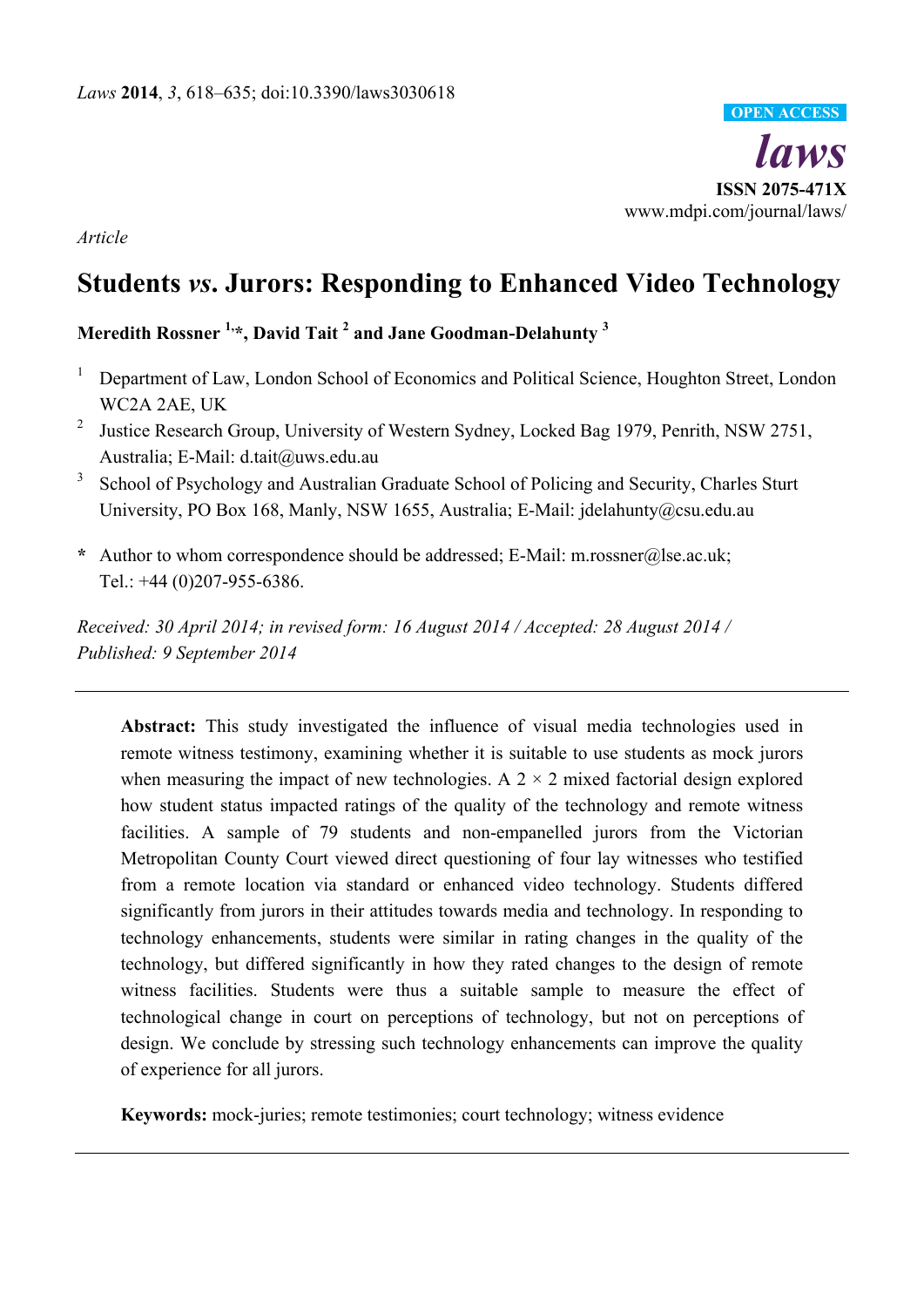## **1. Introduction**

Courts are increasingly adopting new technologies to enhance and streamline the administration of justice [1,2]. Litigators and expert witnesses often rely on visual evidence (e.g., images, videos, animation) to communicate information, making visual presentation a cornerstone of legal argument [3]. Jurors serving in contemporary trials have substantial exposure to technology, most noticeably through the presentation of visual evidence [4]. Visual media have also been incorporated into negotiations, hearings and criminal trials via remote video technology [5,6]. Such evidence can also present remote witnesses, defendants or a judge, moving toward what some scholars have referred to as a "virtual justice system" ([4], p. 163). In response to these developments, a number of researchers have examined how different technologies influence juror decision-making [7,8].

A long-standing debate in the literature surrounds the ecological validity of using university students as surrogate jurors [9]. Ecological validity assesses the similarity of the research setting to real-life settings and is a type of external validity, which refers to the generalisability of findings across different settings [10], such as from the research laboratory to the courtroom. The majority of jury simulation research is conducted with student mock-jurors, including studies examining the impact of different technologies on juror-decision making [7,11], while fewer studies have used jury eligible members of the community as participants [8,12].

There is good reason to be wary of the use of students as mock-jurors. They tend to be both younger and more educated that the jury pool, a potential threat to ecological validity. However, research comparing student and non-student mock-jurors has shown that they respond similarly to a variety of different court procedures and experimental manipulations [13–15], although students tend to be more lenient than nonstudents when making sentencing decisions [16].

Nonetheless, recent research calls into question the unproblematic use of student-jurors. Scholars of jury research methods have noted that interactions between participant type (student *vs*. nonstudent) and substantive variables of interest should receive more attention to assess whether participant type moderates the relationship between exposure to those variables and case outcomes [17]. Put another way, the critical question is whether changes made to ecological validity variables interact with substantive variables to influence the outcomes of simulated jury studies. For instance, with regard to exposure to pretrial publicity, Penrod, Kovera and Groscup have noted:

An interaction difference is much more important than a main effect difference as it indicates that aspects of the research method may limit the external validity/generalizability of the research conclusions. If, for example, students are highly sensitive to variations in whether pretrial publicity suggests the guilt of the defendant, but community members are not, it would be an error to conclude on the basis of simulation research that actual jurors drawn from the community would be similarly sensitive ([17], p. 197).

In a similar vein, Wiener, Krauss and Lieberman have argued that the relationship between construct validity and external validity needs to be further considered in mock jury research [18]. In a recent volume dedicated to issues around sampling in mock jury research, they emphasize the importance of considering the interaction between construct validity and external validity: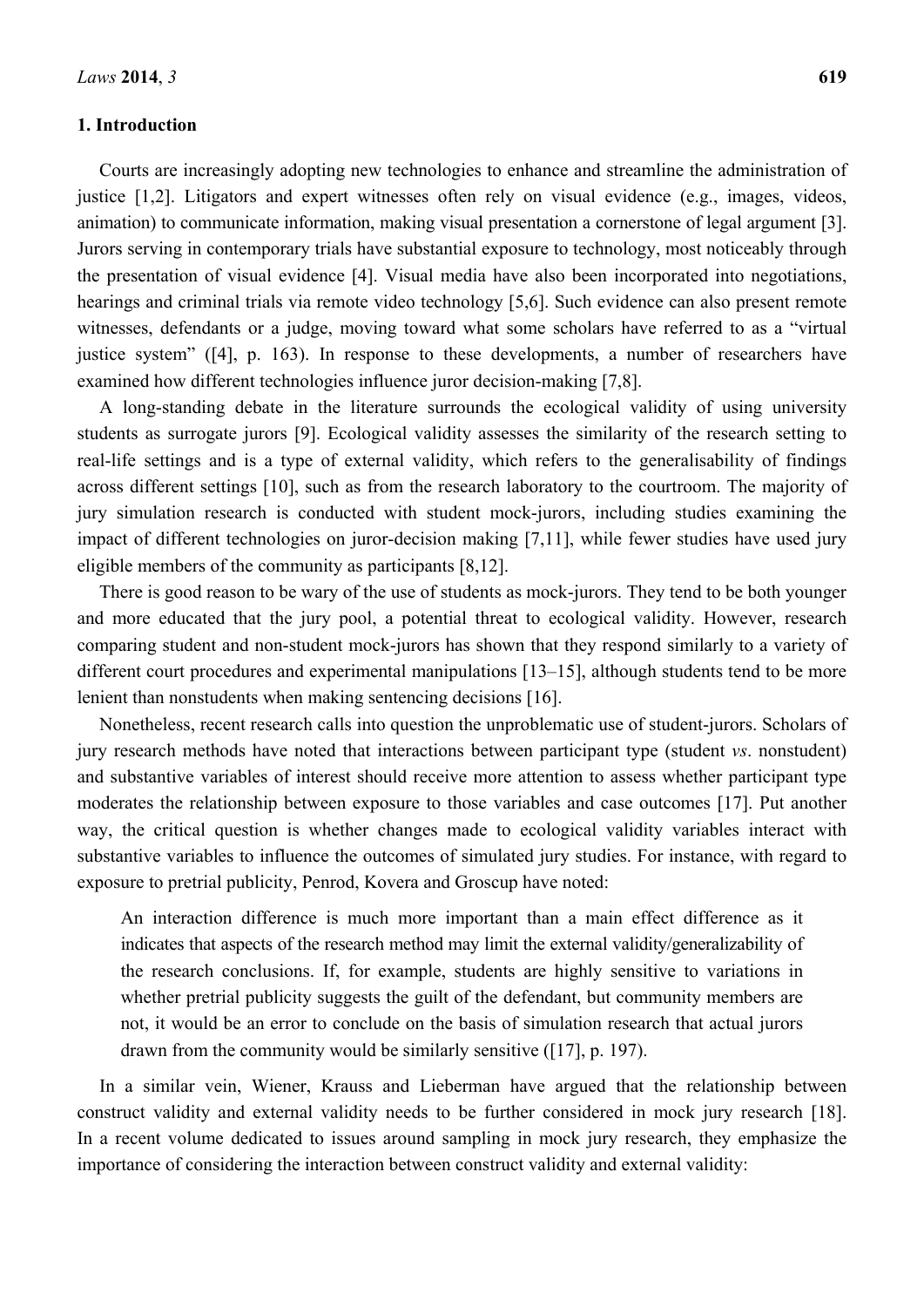When researchers ask jurors to make civil liability decisions or criminal culpability decisions, the decision changes not only as a function of the jury instructions, quality of the jury simulation, elements of the law, admissibility of evidence, and the like, but also as a function of the nature of the decision-maker ([18], p. 47).

In other words, the interaction between participant type and dependent measures may be the biggest threat to jury research design. The articles that make up the special volume consider a number of ways in which these validities interact when using undergraduate students as jurors (for some examples, see [19–21]). All of this work calls for more empirical research examining the relationship between external, construct and ecological validity [22].

This paper adopts the recommended approach to examine the influence of participant type on technological and architectural court innovations by directly comparing responses of university students (henceforth: "students") and non-empanelled jurors from a real jury pool ("jurors") to visual media and changes in the technological and architectural environment for witnesses who testify in court in-person or remotely, via video satellite from locations outside the courtroom.

## **2. Students, Jurors and Technological Change**

Debates about the generational composition of juries have largely focused on comparisons between Baby Boomers and Generation X jurors [23–26]. Possible differences exist in the way these generations comprehend media-enhanced courtroom technologies [27]. These differences may be even more pronounced in younger populations, whose entire lives have been media saturated. Today's students, more than any group that preceded them, are exposed to, use and process a vast array of media in their everyday lives [28,29]. They are the embodiment of a profound change in how humans communicate with each other. Individuals from the "net generation" (*i.e*., those born after 1980) are exposed to more types of media, engage more in multitasking and express more ease with media-generated information and multitasking than any previous generation [30]. The rate at which new technology is introduced and adopted suggests that students may utilize media differently from groups even a few years older than them [31]. Technologies that changed the face of communications 15 years ago, such as e-mail or mobile phones, are already outmoded and replaced by newer and faster interfaces, such as texting, instant messaging and twitter, all accessed using smartphones, the talking function of which is rapidly becoming obsolete [29]. Concurrently, video conferencing has become a common method of communication though the use of Voice over Internet Protocol (VoIP) services, such as Skype [32].

At the same time, exposure to media has been shown to influence juror expectations. For example, mock-jurors who viewed television programs, such as *Crime Scene Investigation* (CSI), had elevated expectations of the use of forensic scientists and forensic technology in criminal trials [12,33], compared to mock-jurors, who did not report viewing such programs. The influence of the "tech effect" on jurors' expectations of evidence was documented by Shelton *et al*., who suggested that cultural trends and technological advances have upped the ante in terms of the evidence that jurors anticipate will be introduced at trial ([8], p. 333). In other words, jurors may expect court trials to mirror media trends and developments in communication and information technology.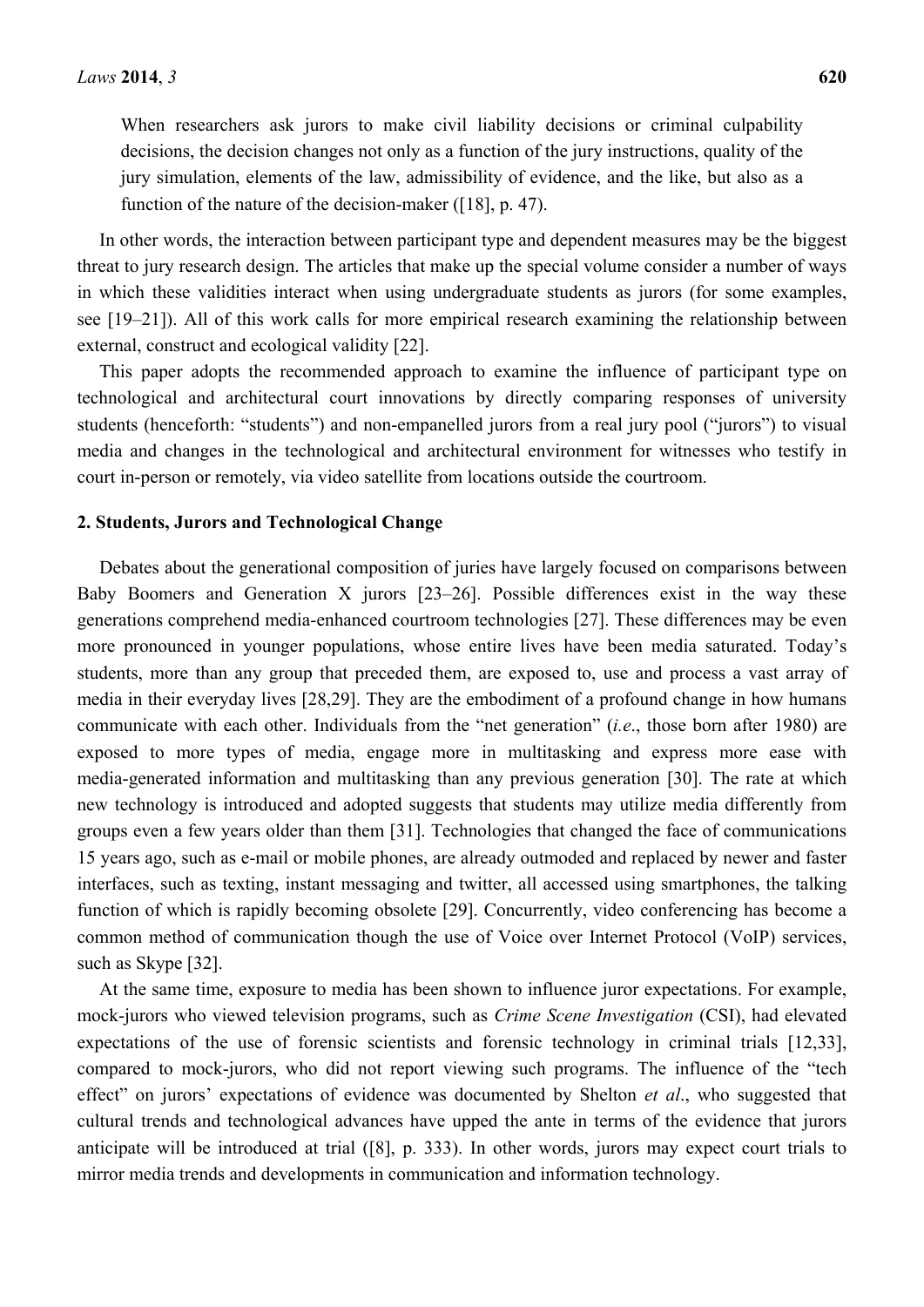Finally, the way technologies and media are used in court can impact juror perceptions. The use of remote witness technology for child and adult witnesses has been shown to impact mock-juror ratings of witness credibility [11,34]. Similarly, a robust line of research suggests that camera angle and subject framing in videotaped confessions impacts mock-jurors' perceptions of the defendant's guilt: focusing the camera on the defendant alone created juror bias favouring the prosecution, whereas focusing the camera on the defendant and the detective did not [35–37].

The foregoing studies demonstrate that jurors' experiences with and assumptions about technology and media, combined with the way images are presented, can influence their perceptions of the evidence and of witness credibility, thereby influencing the final jury verdict. However, to date, no study has examined whether student samples provide responses to images and technology that differ significantly from samples that are more representative of jury populations. Current research suggests that contemporary students understand and use technology differently from any preceding group. Considering the difference in media exposure and the lower mean age of student mock-jury samples compared to the mean age of empanelled jurors, the potential exists that any "tech effect" will be more pronounced in samples of students than actual jurors. Furthermore, this difference may influence expectations about scientific evidence and responses to media used in court settings, such as videoconferencing for remote witnesses. In other words, in research where technology is a feature of the study, student samples may not accurately reflect the responses of the jury population. Whether the media-saturated experiences of undergraduate students today may lead to differences in how students and jurors view, interpret and react to visual evidence, specifically remote witness testimony, has not been thoroughly tested. This study investigated whether students differed from jury-eligible participants in their perceptions of the quality of the technological and architectural environment, when presented with experimental manipulations of remote witnesses appearing via visual technology.

#### **3. The Current Study**

This study was part of a larger research project examining the design of remote witness rooms, communications technology and court protocols used in introducing and orienting remote witnesses [38]. The aim of this exploratory study was to compare how enhancements to remote witness technology in the form of improved audio and visual equipment, lighting and design of the remote witness room influenced juror and student assessments of the quality of the technology and other aspects of the environment.

Drawing on the research reviewed above, we expected to find differences between the students and nonstudents in our sample. A number of hypotheses were tested in this study. We anticipated that compared to jurors:

- 1. Students would have more experience using technology and more positive attitudes towards visual media;
- 2. With their greater familiarity with technology, students would be more likely to respond positively to experimental enhancements of remote witness technology;
- 3. This difference would be mediated by the differing experiences and attitudes about media and technology.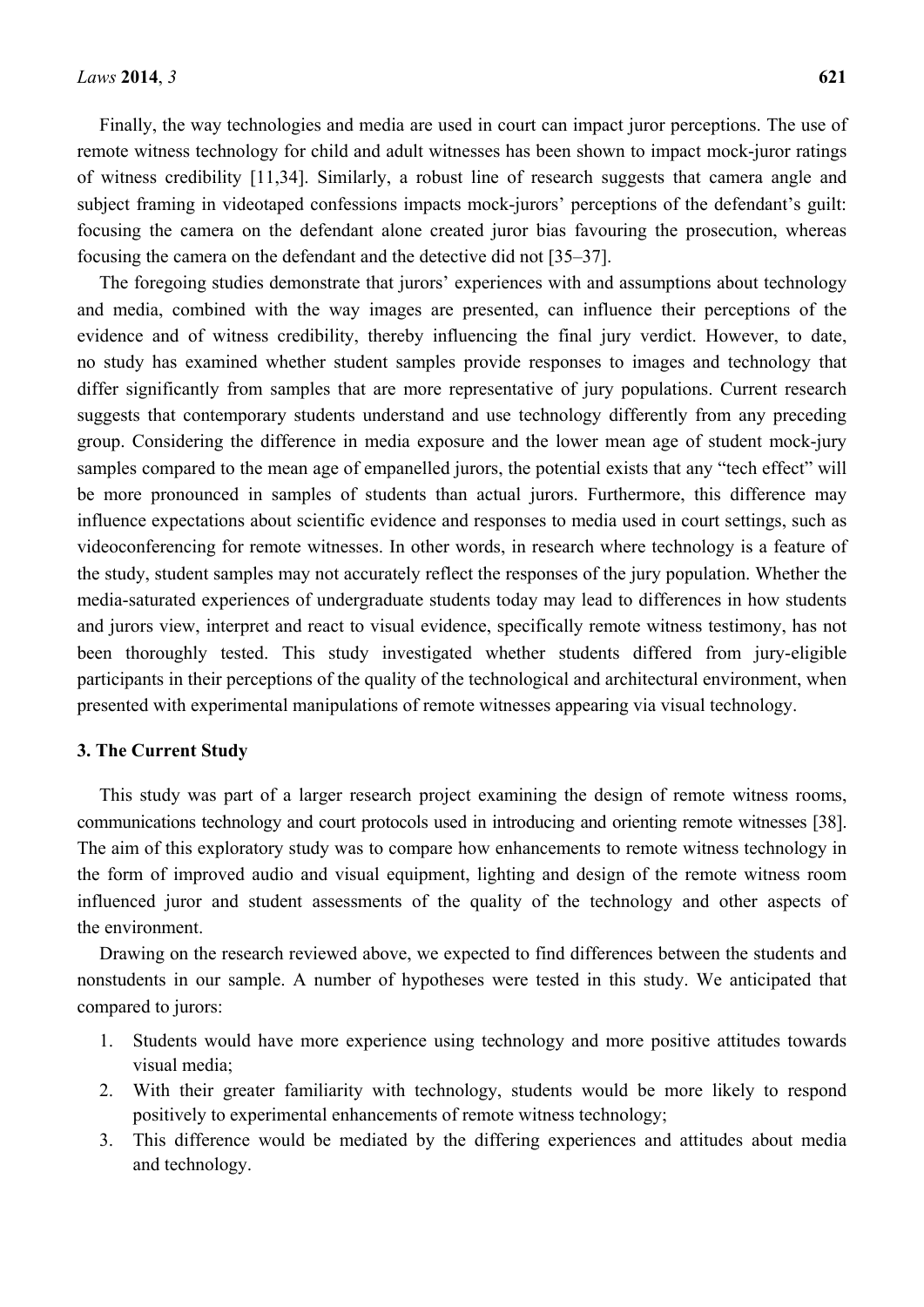#### **4. Method**

#### *4.1. Design*

A  $2 \times 2$  mixed design with one between- and one within-subjects factor was applied. The first factor, remote witness technology, had two levels: standard and enhanced. The order of the presentation of these conditions was systematically varied within participants, so that half the sample was exposed to the standard condition first and half to the enhanced condition first. The second factor, mock-jury sample, varied between participant groups, consisting of either non-empanelled jurors or undergraduate students in the role of mock-jurors. The experimental intervention involved jurors sitting in a courtroom observing four remote witnesses testify, two of whom were located in a standard remote witness room with standard technology and two of whom were placed in an enhanced remote witness environment. The impact of the intervention was measured by a within-subjects comparison between each juror's rating of the two standard conditions with the average of their rating for the two enhanced conditions.

To control for effects of different individual witness features, a total of 64 different witnesses testified across 16 trials, in groups of four. Each group of four witnesses presented the same excerpt of a mock trial, appearing under either standard or enhanced remote witness technology conditions. Witnesses were allocated between the 16 performances using a grid that sought to get an approximately equal balance of age groups and genders in each group. Witnesses were drawn from the pool of paid participants, in advance, and selected to minimize variation between them (e.g., all women under 25 or all people over 40). The remaining paid participants became jurors, joined by additional jurors from the jury pool. The order of the appearance of the four witnesses via standard or enhanced remote witness technology within each of the mock trial excerpts was systematically varied over the 16 times the mock-trial performance was repeated.

## *4.2. Participants*

A total of 79 participants (52 females, 27 males,  $M_{\text{age}} = 34$  years, range: 18–76 years) comprised of students from local universities (44%;  $n = 35$ ) and members of the Victorian Supreme and County Court jury pool (55%;  $n = 44$ ) were used in this study. The latter group was recruited from citizens who were attending court for jury service, but who were not selected to serve on a case. Students were recruited through advertisements in local and student newspapers. A modest remuneration of \$AUD 50 per participant was provided.

This sampling method allowed a direct comparison of student mock-jurors with individuals who appeared at court for jury service. As shown in Table 1, approximately two-thirds of the sample were women, and the groups did not differ on general educational background (though the percentage of the students sample with an undergraduate degree is likely to change upon graduation). As expected, jurors were, on average, significantly older than students,  $\chi^2 = 48.8$ ,  $p < 0.001$ . The different age distributions across the two samples are roughly consistent with population estimates of students and members of the jury pool, suggesting that age is an inevitable, indeed important, confounding factor when testing the suitability of students as mock-jurors.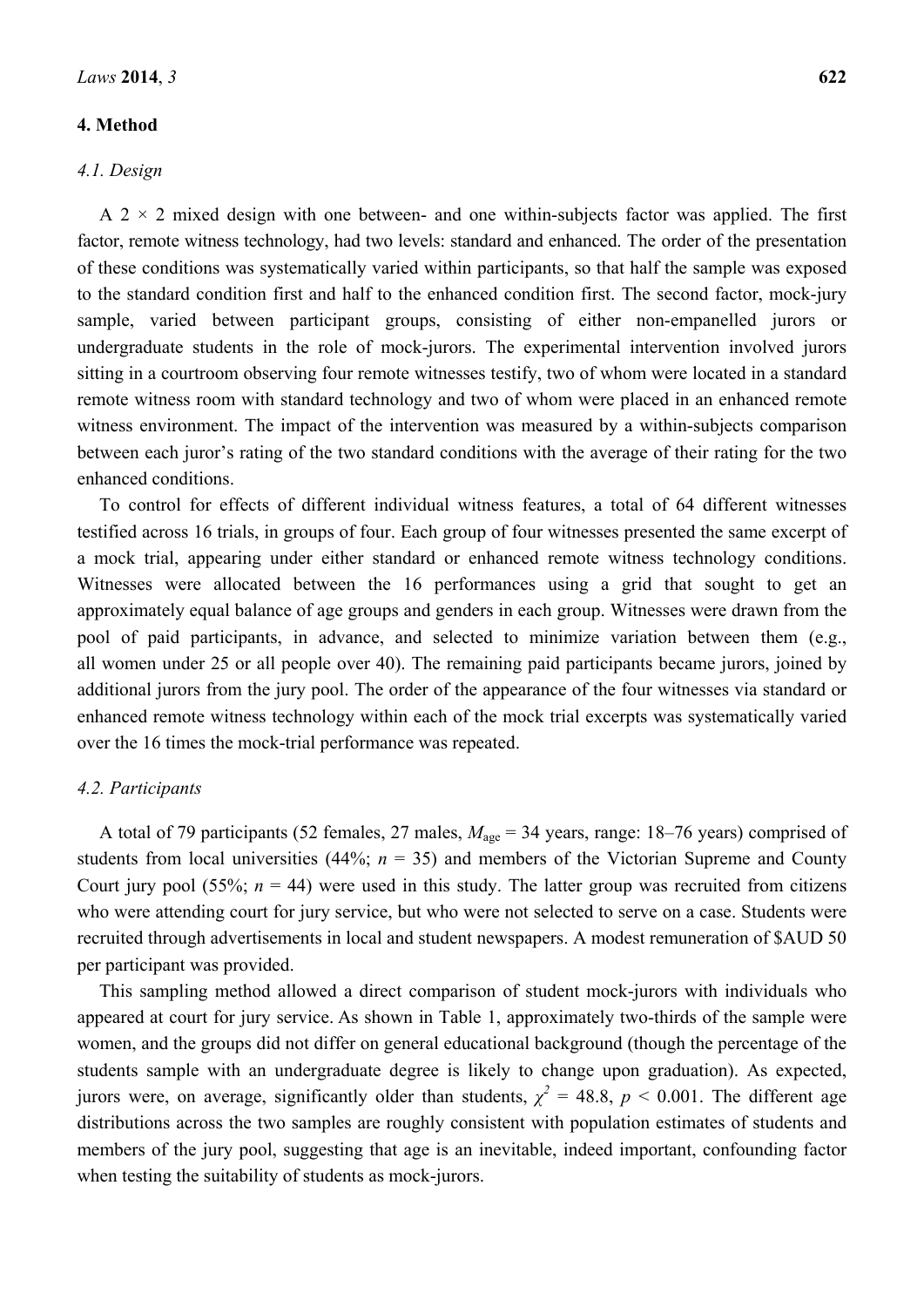|                                 | <b>Jurors Percent (n)</b> | <b>Students Percent (n)</b> | <b>Total Percent (n)</b> |
|---------------------------------|---------------------------|-----------------------------|--------------------------|
| Gender                          |                           |                             |                          |
| Male                            | 36.4(16)                  | 31.4(11)                    | 34.2 (27)                |
| Female                          | 64.6(28)                  | 68.6 (24)                   | 65.8(52)                 |
| Age                             |                           |                             |                          |
| Under 30 years                  | 18.2(8)                   | 97.1 (34)                   | 53.2 (42)                |
| 30 years and older *            | 81.8 (36)                 | 2.9(1)                      | 46.8(37)                 |
| Education                       |                           |                             |                          |
| Undergraduate degree or diploma | 50.0(22)                  | 40.0(14)                    | 46.8(36)                 |
| No degree or diploma            | 50.0(22)                  | 60.0(21)                    | 54.4 (43)                |
| Total                           | 55.7 (44)                 | 44.3 (35)                   | 100.0(79)                |

**Table 1.** Demographic characteristics by group (percent, number in each group).

Note:  $*$  significant difference between groups ( $p < 0.05$ , two-tailed).

## *4.3. Standard and Enhanced Remote Witness Rooms*

The technology and design of the two remote witness rooms were varied to create "standard" and "enhanced" experimental conditions. Engineers and architects varied the technology, layout, furniture and lighting in two remote witness rooms. The standard condition used the configuration of an existing remote witness room in court: a small space with plain walls and a plastic chair, with two older video screens positioned side-by-side showing the judge and the prosecutor, a camera positioned between them and a large microphone directly in front of the witness. To replicate the enclosed, often cluttered feel of remote witness rooms observed by the researchers in field visits to Australian courts, a small stack of chairs was placed in the corner and natural light from a window was blocked.

For the enhanced condition, a larger space with acoustic panels was used with lighting producing a natural colour on the witness's face. The window was not obstructed, and drapes were added to reduce glare. A comfortable chair and table were placed in the room for the witness to take notes. Superior quality video link technology was installed, based on fundamental design principles governing good standards of room acoustics, lighting, electro-acoustics, video system and communication protocols. A highly sensitive microphone was set in the ceiling and a wide flat screen was placed at eye level. The camera was positioned slightly above the screen to simulate eye contact. The modified remote witness room was designed to provide superior audio and visual technology plus design features intended to enhance the experience for both witnesses and jurors. The specific differences between the two remote witness rooms are outlined in Table 2 (images of the two rooms can be viewed in the report at [38]).

These manipulations in the built environment incorporated both technological and design elements, which may be a potential limitation of this study, as the effect of the technology enhancements cannot be isolated from those of the architectural enhancements.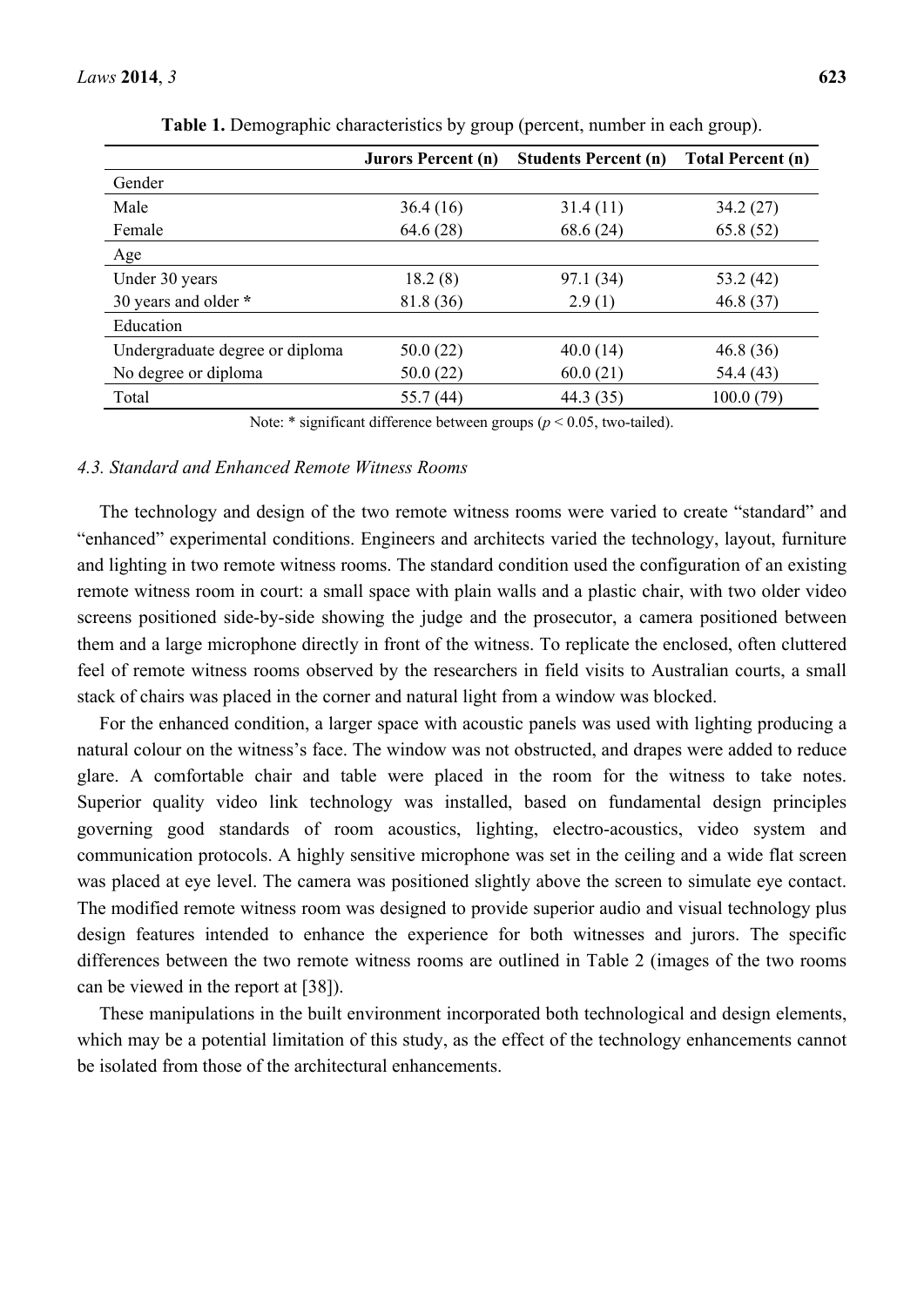| <b>Standard remote witness room</b>                                       | <b>Enhanced remote witness room</b>                                                      |
|---------------------------------------------------------------------------|------------------------------------------------------------------------------------------|
| Analogue composite video camera system                                    | High resolution, digital camera system                                                   |
| Small analogue CRT video monitors                                         | High quality/bandwidth, new generation video<br>conferencing codec                       |
| Close proximity monitors, camera placement<br>(limits eye-to-eye contact) | Remote control of camera pan tilt and zoom to<br>optimise framing                        |
| Diffuse fluorescent lighting                                              | Large format, high resolution, 50 inch plasma<br>display at comfortable viewing distance |
| Gooseneck microphone with large variation in<br>transmitted speech levels | Supplementary ceiling mounted lighting fixture<br>to improve colour rendering            |
| Inadequate sound reinforcement, poor frequency                            | Perspex, ceiling-mounted, quarter space                                                  |
| response                                                                  | boundary microphone with improved sound<br>reinforcement                                 |
|                                                                           | Acoustically absorptive wall panels to support                                           |
|                                                                           | occupant comfort and speech intelligibility                                              |

**Table 2.** Technology in standard *vs*. enhanced remote witness rooms.

## *4.4. Pre-Test Measures*

A pre-test survey of participants measured their attitudes towards media and technology, such as the extent of engagement with images seen on screen, their assessment and criticality of the images and stories presented and the extent of their emotional involvement. These measures were used to test whether there was a difference in exposure and sensitivity to media and technology, to further tease out the differences between groups. Based on the research reviewed above, we hypothesize that students and jurors may differ in how they experience and consume technology and media, which may impact how they view remote testimony. Four items examined the prevalence and frequency of participants' experience using VoIP technology (Skype) or video conferencing facilities. Three of these items were yes/no answer options, and one was a frequency item scored on a 4-point Likert-scale ranging from 1 (never) to 4 (more than 10 times). In addition, three items assessed participant exposure to television shows and the number of hours per month they watched forensic science/crime dramas, and reality TV shows.

The next set of scales measured television viewing attitudes, which focused on attitudes toward forensic/science, and reality TV shows, representing different dimensions of attitudes towards CSI-style shows and reality television. This was based on previous research, which suggested that attitudes towards such programs influenced juror interpretation of evidence [39].

CSI realism scale: This consisted of five items, measured on a seven-point Likert-scale ranging from 1 (strongly disagree) to 7 (strongly agree) on attitudes toward forensic/science programs. Participants rated whether: (1) these shows provided a realistic image of crime scenes; (2) allowed one to forget oneself while watching; (3) provided accurate information about forensic investigations; (4) helped one to understand how criminals carry out crimes; and (5) raised important questions that needed to be debated. Higher scores indicated that participants viewed such shows as accurate reflections of actual forensic practice.

CSI scepticism scale: This grouped three items that indicated the extent to which participants could distinguish what they saw in the program from what they believed to be true (scored on a seven point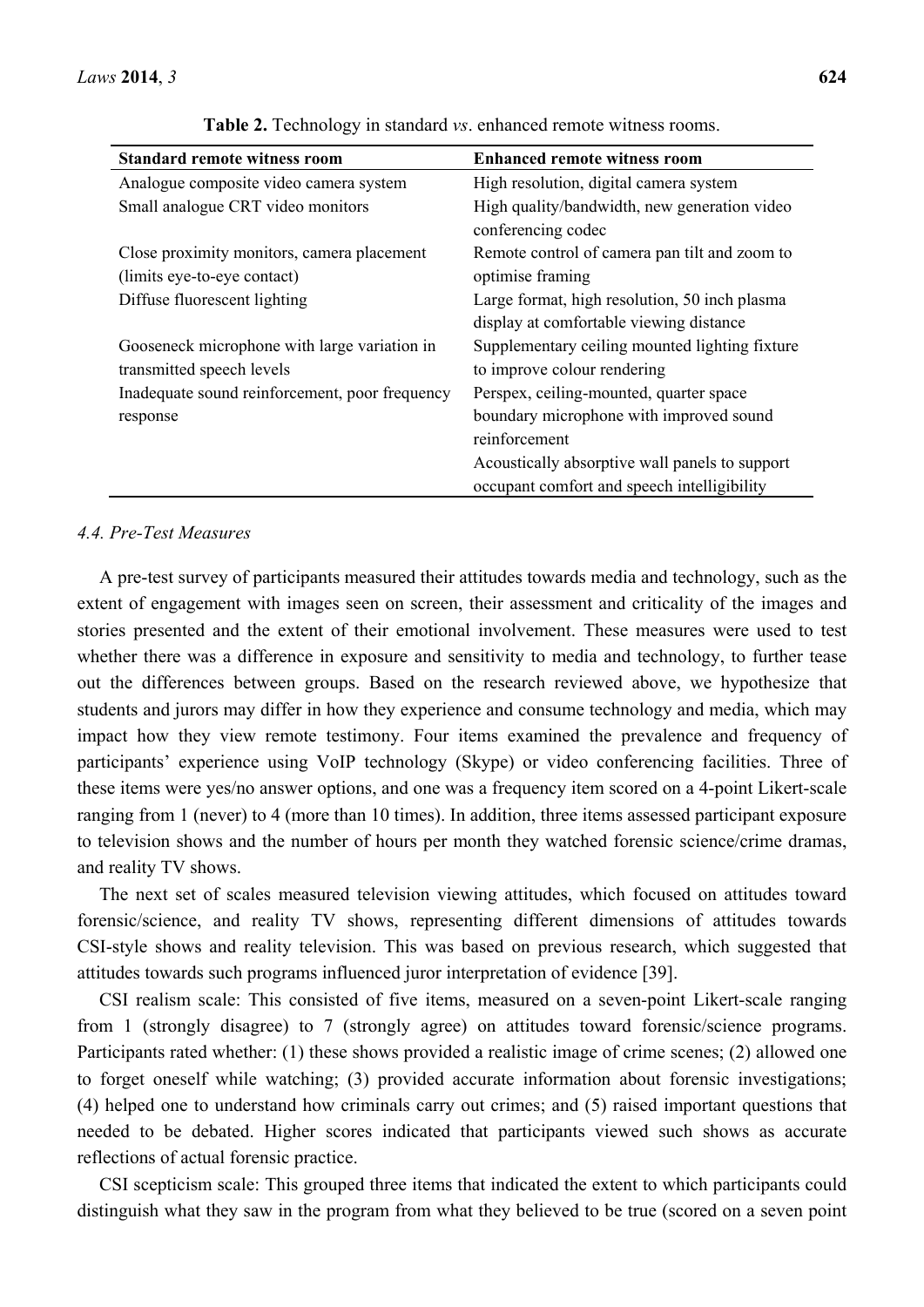Likert-scale as described above). This included whether: (1) these types of shows provided a romantic view of what scientists do; (2) are simplified to make a point; and (3) are merely entertaining fiction. High scores on this scale indicated that participants could distinguish between portrayals on these shows and what actually occurred in forensic laboratories.

Reality immersion scale: This scale measured the extent to which participants took reality TV shows seriously. It consisted of five items measured on a seven point Likert-scale assessing how much: (1) reality TV portrayed realistic everyday life; (2) these shows made participants feel sorry for participants who lost; (3) encouraged one to identify with the characters; (4) showed how life could suddenly change for the better; and (4) allowed one to imagine oneself as a celebrity. Higher scores on these items indicated increased seriousness with which the participant viewed the program or did not suspend their disbelief.

Reality insight scale: This scale was constructed to assess participants' perceptions and evaluation of reality television. This provided an examination of how critically jurors perceive what is purported to be "reality" on a screen. The reality insight scale was comprised of three items that queried the extent to which reality television shows depicted: (1) how ordinary people could become stars; (2) how ordinary people responded to challenges; and (3) insight into the human condition. All items were scored on a seven-point Likert-scale.

#### *4.5. Post-Test Measures*

These measures consisted of two scales evaluating participants' perceptions of the technology quality and quality of the remote witness room. These were the two features that distinguished the experimental and control conditions.

Quality of technology: The technology quality scale provided a measure of the quality of the lighting, sound and location of the screen from the perspective of the observer (mock-jurors). It consisted of five items which were designed to measure participants' evaluation of sound quality, screen position, shadows, picture quality and clarity of the witness' face, scored on a six-point Likert-scale ranging from 1 (strongly disagree) to 6 (strongly agree).

Quality of remote witness room: This was measured by six items rating how "warm", "cheerful", "welcoming", "bright" and "tastefully furnished" the room was, each scored on a six-point Likert-scale, as described above.

#### **5. Procedure**

Research sessions were conducted in a medium-sized courtroom at the Victorian County Court in Melbourne. Pretest questionnaires were administered to students online one month prior to the experiment. Jury pool members completed the questionnaire immediately before taking part in the experiment. Participants were seated in the jury box or, if more places were required, in the public gallery. Researchers played the roles of jury assistant, judge and prosecutor. The judge sat behind the bench wearing a wig and gown, and the prosecutor (also robed) had real-life experience as a prosecutor. Participants received an introduction to the study and were given an overview of the proceedings to follow.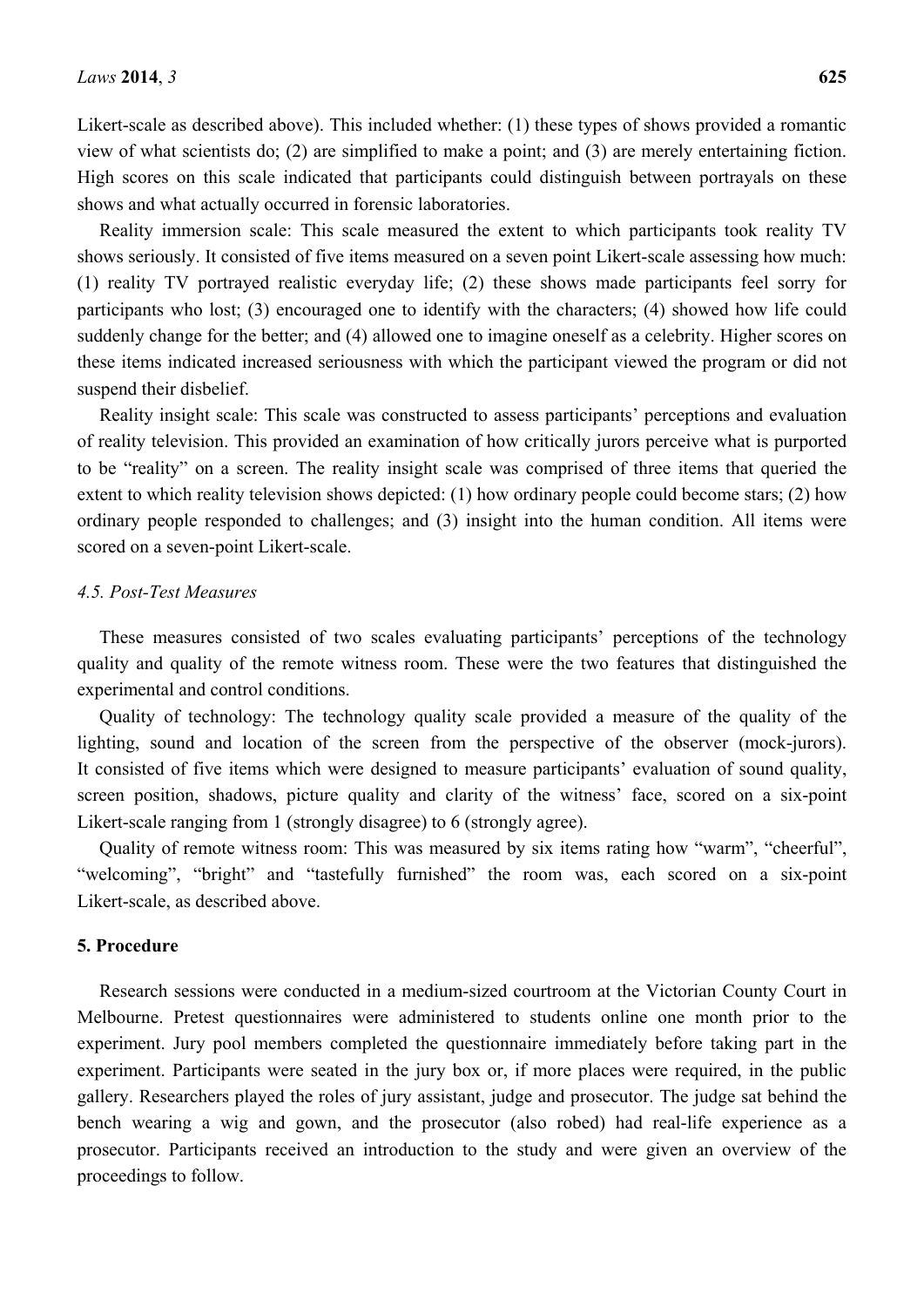gender to minimize inter-witness variability. Demographic details obtained from witnesses upon consent to participate in the study were used to allocate witnesses to different trial conditions. Witnesses first viewed a seven-minute film clip of a fictionalized assassination on a Paris subway (a scene from the motion picture "The American Friend" [40]). They were escorted to one of the two remote witness rooms, which were connected to the courtroom via cable or video link. Each witness was questioned about what he or she had seen by the prosecutor for approximately ten minutes.

Student jurors ( $N = 35$ ) were recruited similarly to witnesses, but the number of students serving on each jury panel varied from one to seven. Jurors  $(N = 44)$  were recruited from that day's surplus jurors; on four days, there were jurors recruited, and on the other eight days, the number varied from one to eight on each panel. Each mock-juror observed four different witnesses testify, two under standard and two under enhanced remote video conditions. The order in which they observed witnesses give testimony was systematically varied in order to control for any order effects or learning biases. At the conclusion of testimony from each witness, the mock-jurors completed the post-test questionnaire and were debriefed.

#### **6. Results**

To test the hypotheses, a series of analyses were performed comparing student and juror attitudes and experiences with media and technology and responses to variations in technology quality in the standard *versus* enhanced remote witness rooms.

## *6.1. Attitudes to and Experience with Media and Technology*

With respect to the first hypothesis, the results suggested that there were some differences in familiarity with technology between jurors and students, but the pattern was rather mixed (Table 3). On the one hand, jurors were more likely to be regular CSI watchers than students  $(t = 1.64, p = 0.10)$ , while on the other, students were more likely to be regular consumers of reality television  $(t = 1.97,$  $p = 0.052$ ). As for using remote technologies, such as those used in this study, students were more likely than jurors to have used videoconferencing ( $t = 3.66$ ,  $p < 0.001$ ), while jurors were more likely to have used Skype ( $t = 1.95$ ,  $p = 0.055$ ).

|                                             |               | Jurors        |               | <b>Students</b>        |          |
|---------------------------------------------|---------------|---------------|---------------|------------------------|----------|
|                                             | $\frac{0}{0}$ | SD            | $\frac{0}{0}$ | SD.                    |          |
| CSI viewing $(3+$ times in last month)      | 25.6          | $(44.1)$ 8.6  |               | (28.4)                 | $-1.64$  |
| Reality TV viewing (7+ times in last month) | 15.9          |               |               | $(36.9)$ 31.4 $(47.1)$ | $197*$   |
| Used videoconference (ever)                 | 38.6          | $(49.3)$ 77.1 |               | (42.6)                 | $3.66**$ |
| Used Skype (ever)                           | 50.0          | (50.6)        | 28.6          | (45.8)                 | $195*$   |

**Table 3.** Participant familiarity with media programs and facilities.

Note: \*  $p < 0.05$ ; \*\*  $p < 0.01$ .

Participant attitudes towards these programs varied between jurors and students (see Table 4). Compared to jurors, students were more likely to believe in and were less sceptical of the accuracy of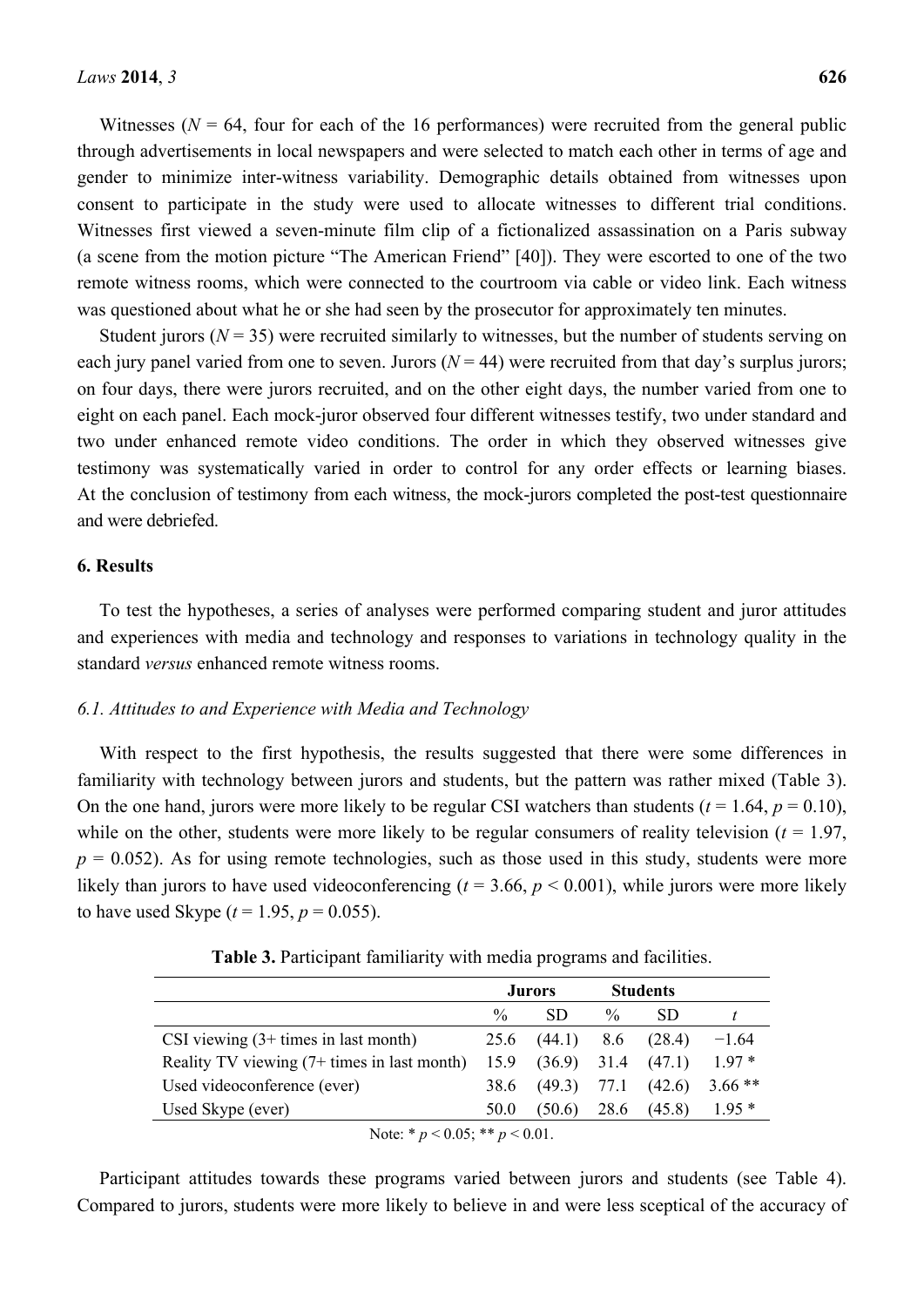content of CSI-style programs. Students also scored significantly higher on the reality immersion scale: they were less willing or able to suspend disbelief than jurors. However, there was no statistical difference between the mean scores of students and jurors on the reality insight scale.

|                                | Mean difference (SD)                                            |               |            |
|--------------------------------|-----------------------------------------------------------------|---------------|------------|
|                                | Jurors                                                          | Students      |            |
| CSI realism                    | $-0.47(0.75)$                                                   | 0.50(0.92)    | $-4.56$ ** |
| CSI scepticism                 | 0.70(0.92)                                                      | $-0.29(0.91)$ | $4.28**$   |
| Reality show immersion         | $-1.00(0.47)$                                                   | 0.29(0.76)    | $-7.90$ ** |
| Reality show insight into life | $-0.10(0.83)$                                                   | $-0.51(0.80)$ | $-0.244$   |
|                                | $\mathbf{v}$ and $\mathbf{v}$ and $\mathbf{v}$ and $\mathbf{v}$ |               |            |

**Table 4.** Attitudes toward media, jurors and students.

Note: \* *p* < 0.05; \*\* *p* < 0.01.

#### *6.2. Response to Experimental Enhancements*

To assess how jurors and students differed in their ratings of the two features of the environment that were experimentally manipulated, the average ratings of standard and enhanced conditions were used. Students tended to give lower ratings to the technology overall  $(M = -0.20 \text{ vs. } 0.16, t = 1.53)$ ,  $p = 0.015$ ), but differences between the two groups in attitudes toward the room quality were not significantly different from zero  $(M = -0.08$  *vs.* 0.01,  $t = 0.70$ ,  $p = 0.49$ ). As hypothesized, student responses differed from those of jurors in not just their experience of technology and their responses to different media performances, but in their overall assessment of one of the key measures used in this study.

How did participants differ in their response to the environmental conditions between the standard and the enhanced condition? As anticipated in Hypothesis 2, the participants gave significantly higher ratings to the technology in the enhanced condition ( $M = 0.21$ , SD = 0.75) than the standard condition  $(M = -0.21, SD = 0.92; t = 3.603, p = 0.001)$ . The perceived quality of the remote witness room showed an even greater difference between the standard condition (*M* = −1.23, SD = 1.44) and the enhanced condition  $(M = 1.10, SD = 1.48)$ , an increase that was also statistically significant  $(t = -10.06, p \le 0.001)$ .

As noted, each participant viewed four conditions: two with the standard environment and two with the enhanced environment. The difference between the mean scores for the quality of the two conditions was calculated using a repeated measures ANOVA, with participant status fitted as a factor. No covariates were used in this initial model. Mean differences in the quality ratings awarded to standard and enhanced conditions are displayed in Table 5.

Two key outcomes emerged from this analysis. The first is the effect of the change in environment on the perceived quality of technology and quality of the remote witness room. On both measures, this effect was statistically significant, using within-subject contrasts: enhanced technology (mean difference = 0.44,  $F = 4.5$ ,  $p = 0.04$ ) and enhanced remote witness room (mean difference = 1.42,  $F = 108.6, p < 0.001$ ).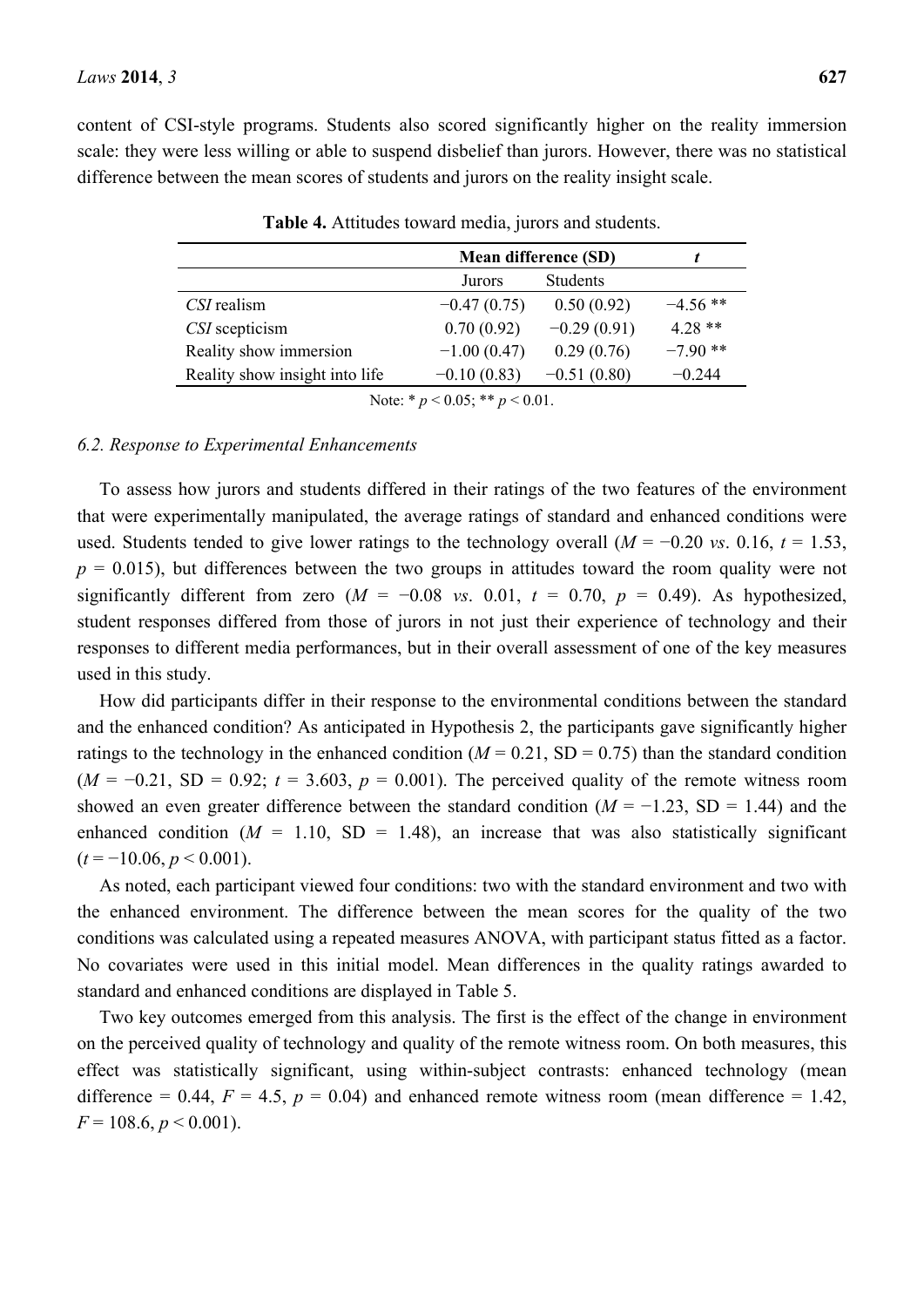|                    | <b>Mean Difference (SD)</b> |                 |         |
|--------------------|-----------------------------|-----------------|---------|
|                    | Jurors                      | <b>Students</b> |         |
| Technology quality |                             |                 |         |
| Standard condition | $-0.07(0.11)$               | $-0.38(1.10)$   | 1.53    |
| Enhanced condition | 0.41(0.66)                  | $-0.02(0.79)$   | $2.57*$ |
| Room quality       |                             |                 |         |
| Standard condition | $-0.46(0.78)$               | $-0.79(0.67)$   | 197*    |
| Enhanced condition | 0.49(0.69)                  | 0.63(0.67)      | –0 98   |
|                    |                             |                 |         |

**Table 5.** Mean differences in responses to enhanced technology conditions, by group.

Note: \* *p* < 0.05, two-tailed.

The second key outcome is the interaction between changes in the perception of technology or room quality, on the one hand, and participant status, on the other. For enhanced technology and participant status, there was no significant interaction effect ( $F = 0.28$ ,  $p = 0.60$ ). As noted above, students rated the technology significantly less favourably than jurors; this difference remained relatively constant between the two conditions, with jurors increasing their rating by 0.48 and students by 0.36. Students were significantly more critical than jurors of the standard remote witness room (*M* = −0.79 *vs*. −0.46,  $t = 1.97$ ,  $p = 0.05$ ), but also more sensitive to improvements in the designed environment than were jurors ( $F = 0.43$ ,  $p = 0.041$ ). The effect of this change was that the difference between the two groups in their response to the remote witness room largely disappeared when they assessed the enhanced condition.

To test the third hypotheses and further explore these findings, we tested a range of possible covariates listed above, including use of technology (video-conferencing and Skype), regular exposure to two types of television (CSI and reality TV shows) and attitudes to technology (CSI realism, CSI scepticism, reality immersion). For changes in rating of technology quality the only covariate that made any difference was a binary measure of whether or not people had watched reality television in the previous month (mean change =  $0.754$ ,  $F = 8.04$ ,  $p = 0.006$ ). Nor did any of the possible covariates interact with participant status, confirming that students and jurors were not significantly different in how they responded to changes in technologies.

As to changes in perceptions of the remote witness room, none of the covariates had any measurable impact either individually or in combination with participant status. Students consistently displayed a greater sensitivity than jurors in their perception of the differences in the remote witness room between standard and enhanced conditions. This suggests a partial disconfirmation of Hypothesis 3.

## **7. Discussion**

This study examined the impact of technological enhancements to remote witness testimony in a sample of non-empanelled Victorian jurors and university students, to evaluate differences between these two groups of mock-jurors in the perceived quality of both the technology and the design of the remote witness room.

Hypothesis 1 investigated whether there were differences between student and juror populations in experience with and attitudes towards technology. It was anticipated that students would have more experience using technology and generally take a more positive attitude to it. There were some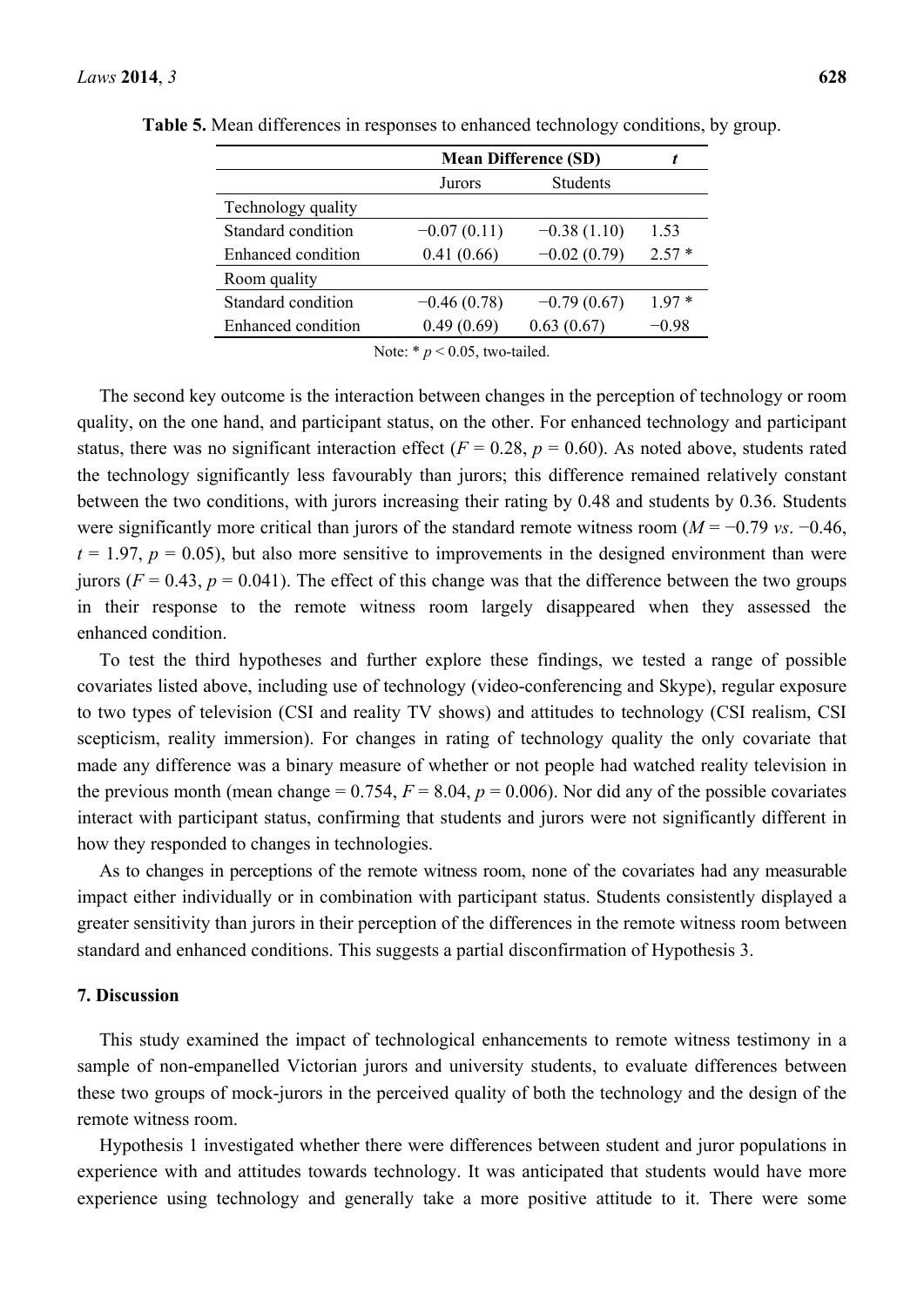differences in the type of exposure jurors and students had to media programs and technologies. Jurors were more likely to watch CSI-type programs, while students were more likely to be consumers of reality television. Jurors were more likely to use communication forms, such as Skype, whereas students were more likely to have taken part in a video conference. Therefore, while the expectation that students would be more familiar with relevant technologies was not confirmed, there were differences in the form of technologies and media used by the two groups. There were also differences in the responses of the two groups to such programs. It was expected that students would be more positive. They were positive in one sense: they were more likely to believe what they saw in CSI and reality television. However, they were more negative on another crucial indicator: their overall assessment of the court technologies used in the study. This indicated that student populations may not be representative of the jury-eligible population, both in terms of the way they interpreted images displayed on a screen and in their assessment of the technology used to communicate these images.

Unlike the technology use indicators, which yielded a very mixed pattern, the first three attitudinal measures were consistent in their suggestion that jurors were likely to take a more critical approach to media productions (perhaps like the one they observed in the courtroom in this study). This pattern of results did not support the expectation that students would tend to be more technology literate than jurors, although arguably, the greater use of more advanced video conferencing amongst students and of Skype amongst jurors is consistent with a high tech-low tech divide. Nevertheless, the size of the differences in these technology experience indicators suggested that it was important to include these as covariates in models to measure the impact of changed technology. Thus, technology use indicators were included as attitudinal covariates in models that measured attitudes to technology change.

We also hypothesized that students and jurors would respond differently to experimental manipulations of remote witness technology (Hypothesis 2), anticipating that students' greater familiarity with technology might translate into greater sensitivity to changes in the technological and architectural environment. The key dependent variables were ratings of technology quality and ratings of the quality of the remote witness room.

For both measures, the intervention—the difference between standard and enhanced conditions—produced increases that were statistically significant. However the increase in ratings between the two conditions for technology quality was not significantly different between the two groups. As noted above, the overall rating of students for the courtroom technology was lower than for jurors, and for the enhanced condition, jurors gave the technology a significantly higher rating than students. Therefore, the conclusion from this examination is that students can provide an appropriate population for estimating the effect size of interventions, such as that used here, but not for the actual levels of the indicators. Differences in the experiences of technology and attitudes towards it may have influenced the different response levels of students and jurors, but do not seem to have impacted on the magnitude of the change in attitude associated with the experimental intervention. Nor did introducing pre-existing attitudes toward media and technology in the model in the analysis of covariance make any difference. Students and jurors were not significantly different in the magnitude of their response to technological change, even if they started from different points of the spectrum of attitudes to technology. This finding is quite a bit more complex than the original hypotheses, which was that students would respond differently to enhancements, which would, in turn, be mediated by varying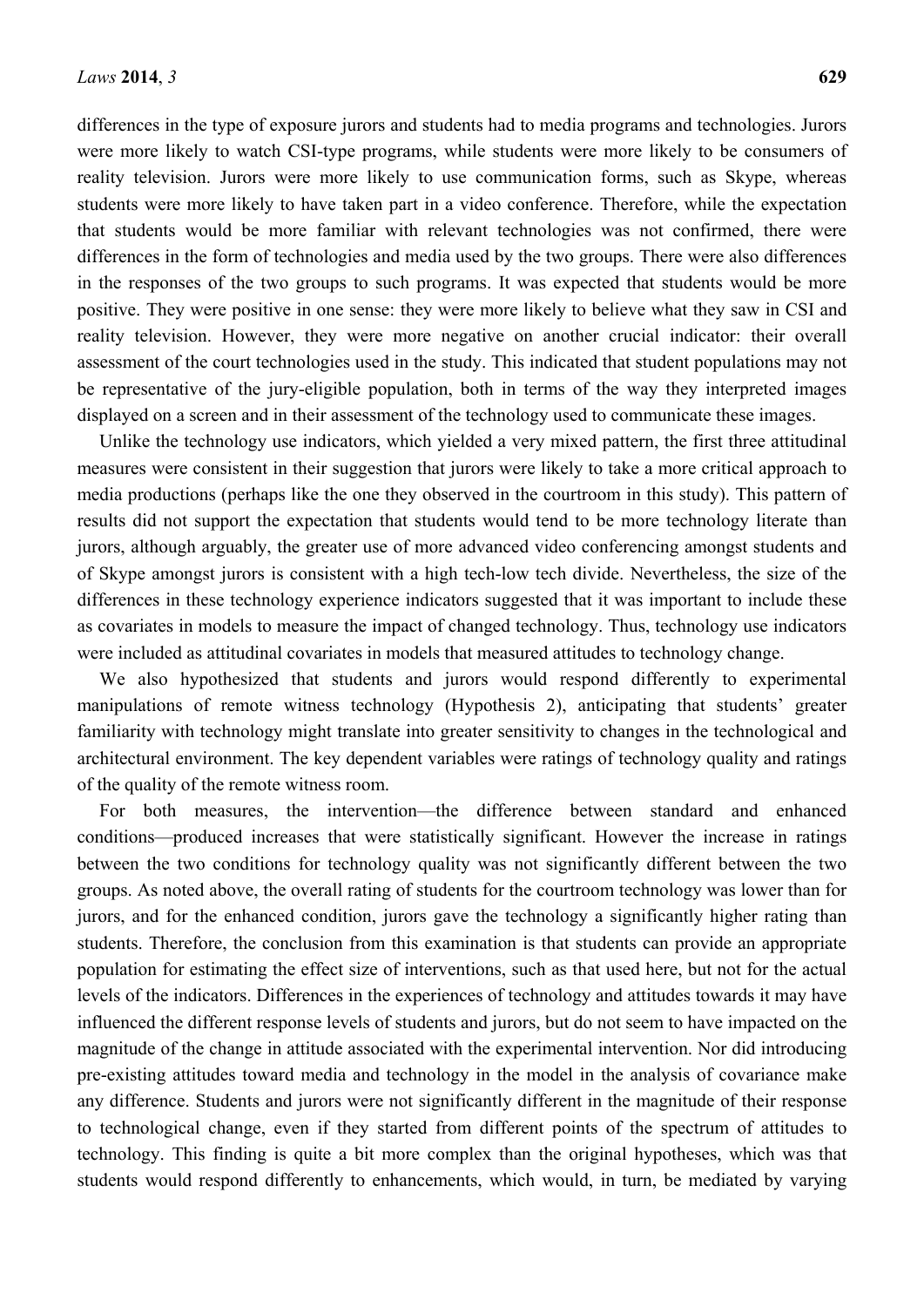attitudes and experiences with visual media technology. These hypothesis were not confirmed; rather, a more complex story emerged.

However, students did differ significantly from jurors in their response to the architectural features of the changed environment. They were more likely to notice the changes. They had a significantly more critical assessment of the standard remote witness facility, but also displayed a more marked change in response to the enhanced conditions. Perhaps their greater exposure to videoconferencing themselves may give some of them at any rate a keener awareness of what "best practice" technologies are, although there was no evidence for this when covariates for Skype and video conferencing use were fitted to the model. Their greater responsiveness to differences in the two conditions might arguably reflect the gullibility expressed in their faith in the realism of CSI or reality television; but again, there was no evidence for this when these terms were fitted as covariates.

The findings raised a number of interesting issues regarding the use and usefulness of student participants in jury research. The fact that students held rather different attitudes towards technology from jurors indicated that they are unlikely to provide accurate population estimates for these measures. Students also tended to be more critical of enhanced technology in the courtroom, which may indicate that the "tech effect" is more pronounced in student samples. That is, students have higher expectations of courtroom technologies, suggesting that their use as research participants in studies that investigate issues related to courtroom technology may not be ecologically valid.

However, when measuring the impact of changed technologies in the courtroom, no differences were observed between students and jurors in terms of their responses to the experimental enhancements. This outcome tends to indicate that students may be a suitable sample in mock-jury experiments or other types of studies that examine technological issues. However, a within-subjects design, such as was used here, is recommended, because it takes into account the different baseline responses of different participant types or populations.

However, when it comes to measuring the changed design of buildings or rooms, the study suggests that it might be unwise to rely on students to draw inferences about the effects of those manipulations on jurors or wider populations. Students, it appears from this study, may display larger effects than other members of the population. However, in architectural research, this enhanced sensitivity might be an asset, allowing smaller differences to be identified or smaller samples to be used. Consequently, using student samples in a laboratory or field setting might be an efficient way to compare difference in the influence of variations in the design of the built environment.

A common criticism of mock-jury studies is that the results may lack external validity [41,42]. This criticism can be applied to the realism of the mock-trial setting, with results from laboratory environments arguably difficult to generalize to real court settings [13]. In order to address this issue in the current study, experimental conditions were designed to be as "real" as possible by providing a research environment mirroring the real-life court environment. Unlike most experimental studies using student samples, this study was conducted in a real courtroom setting, not a campus mock-court, online laboratory or classroom. The witness rooms were real, in use in regular courts, and the actors role-playing the judge, legal counsel and court staff closely simulated what participants in a normal court case observe and experience. Further, the jurors drawn from the Victorian jury pool provided a realistic comparison group with students.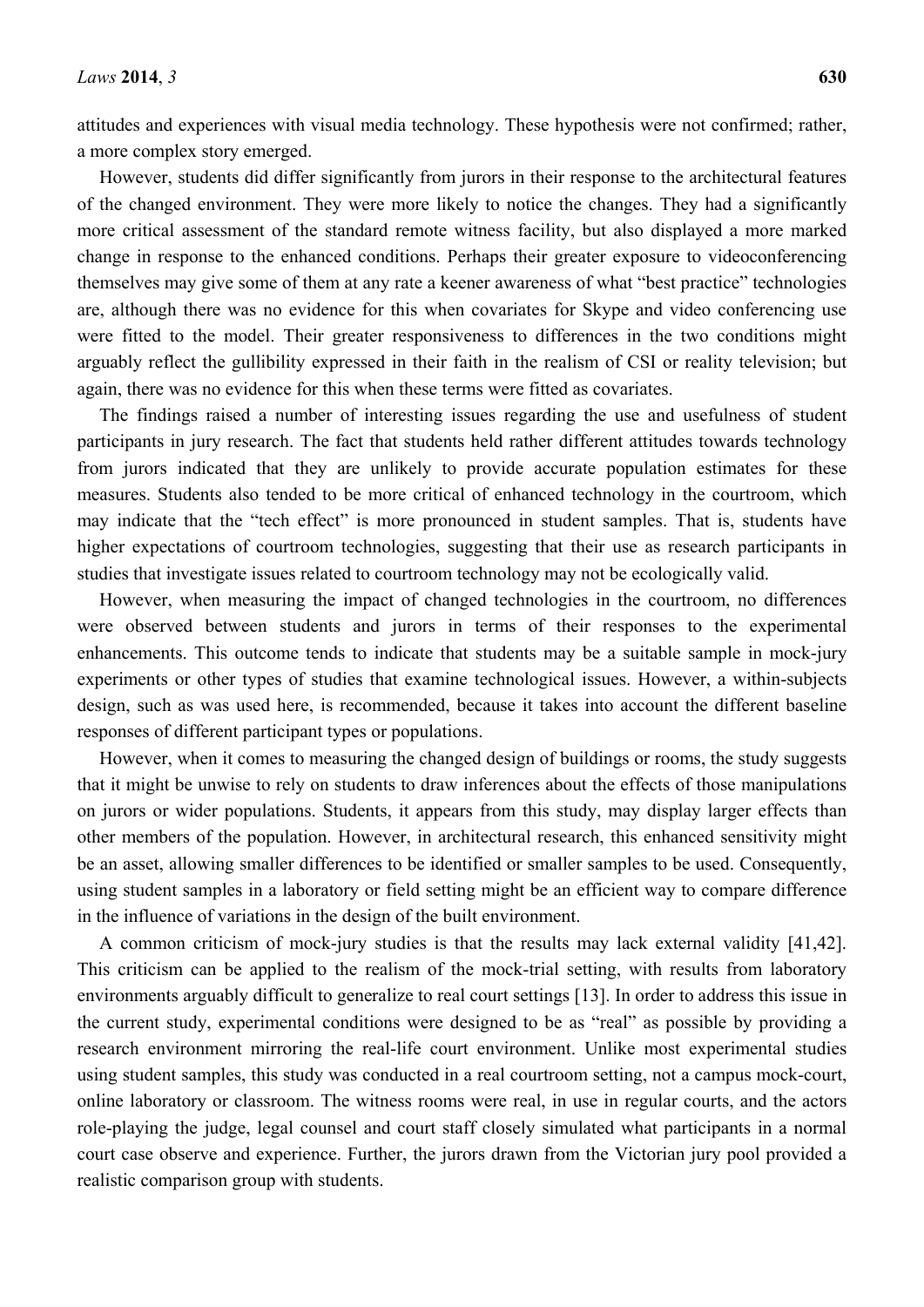To address some of the motivational differences believed to impact the generalisability of mock-jury research findings, in this experiment, the importance of study findings was emphasized to the participants. Participants were informed that the consequences of their responses were real: the research industry partners included two court systems, the federal police and a prosecutor's office. Participants were informed that any changes suggested as an outcome of the research were likely to influence future court protocols for the use of technology in legal proceedings. Regardless, it is possible that participants' responses were affected by the simulated nature of the study. This is, however, an "inevitable trade-off" in jury research ([9], p. 1).

#### **8. Limitations of the Study**

Difficulties exist in achieving internal validity in simulations conducted a rich, real-world setting. Threats to internal validity included a lack of control over all aspects of the environment to reduce variation across groups. Some of the problems experienced in this study included inexplicable fluctuations in the sound quality, external noises caused by construction work nearby or the expansion of the ceiling in the enhanced remote witness room on hot days (the microphone was fairly sensitive), and contrast differences attributable to the colours of the witness's clothing that blended or clashed with the background displayed on screen from the remote witness room. Some of these differences were accommodated by having two witnesses per condition per jury in each condition, but there is likely to be some residual "noise" due to variations in each condition.

Furthermore, we are unable to assess the independent impact of each enhancement. For example, we do not know if the most important technological enhancements were audio or visual. Similarly, it is possible that some of the impact of technology or room layout "flowed over" into a more positive assessment of the other. This was an unavoidable compromise that had to be made to ensure both statistical power and a realistic research design. This design allowed examination of an enhanced environment as a whole, something that in the context of developing the best practice for courts is more realistic than modernizing only one feature of the setting. Future research will be able to untangle the complex relationship between technology and design.

There was a difference in the administration of the preliminary survey between the two groups. Students completed the form on-line more than a week before the mock-trial date, whereas jurors completed it on paper the day of the mock-trial commenced. It is possible that answering questions about CSI and reality television viewing habits could have made the jury sample more wary about the subsequent mock-trial, an effect arguably more muted for the students by the greater intervening passage of time. Since none of the covariates significantly mediated the relationship between participant type and response to the changed environment, this procedural difference is unlikely to threaten the reliability of the conclusions.

The groups of students and jurors may not fully represent the wider populations from which they were drawn; they were volunteers. Further, the students were disproportionately undergraduates studying law, perhaps reflecting their greater level of interest in courts than other student samples. Conceivably, the responses of law students are not the same as those of all university undergraduates (or psychology undergraduates, who make up the overwhelming majority of psychology research participants [43]). The jury pool members were drawn from those who were available only for short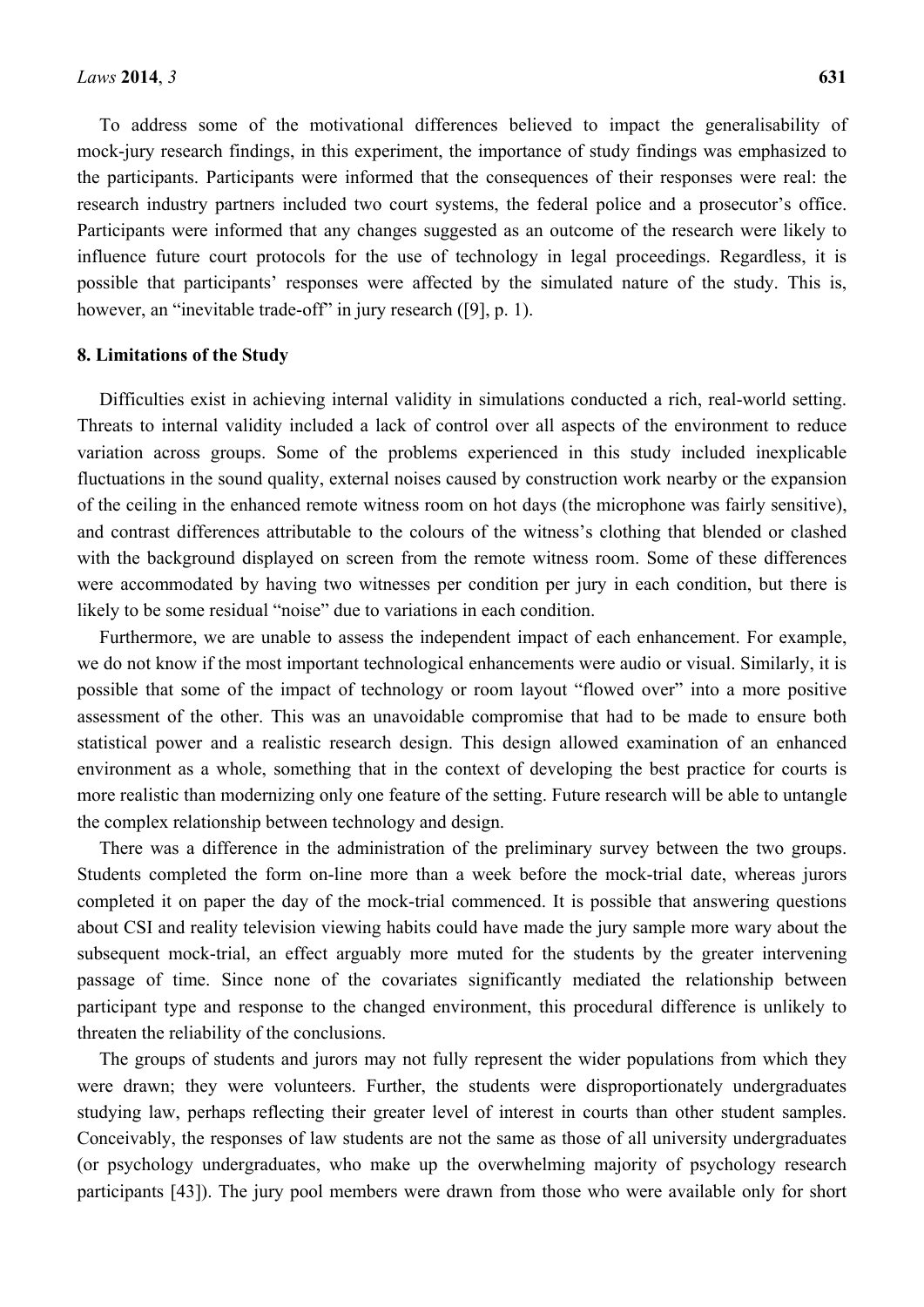trials, which may under-represent groups, such as the unemployed, retired people and others available to serve on longer trials.

Variations in the number of participants in each jury group may have reduced the sensitivity of the estimates. In particular, in four of the 16 performances, no jurors from the jury pool were present, a by-product of the realistic setting; thus, differences between the groups were based on 12 rather than 16 performances.

## **9. Conclusions**

This study compares the responses of students and non-empanelled jurors to technological differences in remote witness presentations and the quality of the remote witness facilities and can be seen as a response to the request for more research examining the interaction between construct validity, external validity and ecological validity [17]. Video communication, both for witnesses and other court participants, is one of the most frequently used technologies in courtrooms. Unlike the other major technological changes for courts, such as e-filing and e-lodgement, it is a technological advancement that is highly visible to juries and to the general public.

Technological enhancements to remote witness technology influenced students and jurors in a similar way, even though the groups had different attitudes towards visual media and technology. It is clear from this research that enhancing technology makes a difference, both to students and non-students, and can improve the quality of the court experience for everyone. In this way, we argue for continued development of thoughtful technology to enhance the courtroom process.

These findings provide further support for a body of prior research showing negligible differences in the responses of students *versus* jurors to evidence presentations and judicial directions. Accordingly, student samples can be useful to test likely jury responses to new technological configurations before they are rolled out more generally in courts. Student samples may also be useful for testing out likely responses to architectural innovation, but students may be more sensitive than other members of the population to changes in the environment, exaggerating the likely responses to change, but also potentially providing an efficient way of comparing the impact of different design models.

#### **Acknowledgements**

This study was supported in part by Grant LP0776348 to the second and third authors from the Australian Research Council, and by funds from the Faculty of Arts at Charles Sturt University.

#### **Author Contributions**

The research was designed and data collected by David Tait and Jane Goodman-Delahunty. Meredith Rossner prepared the data for analysis and performed the preliminary analysis and David Tait performed further analysis. Meredith Rossner managed the writing, editing, and revising of the manuscript, with input from David Tait and Jane Goodman-Delahunty.

## **Conflicts of Interest**

The authors declare no conflict of interest.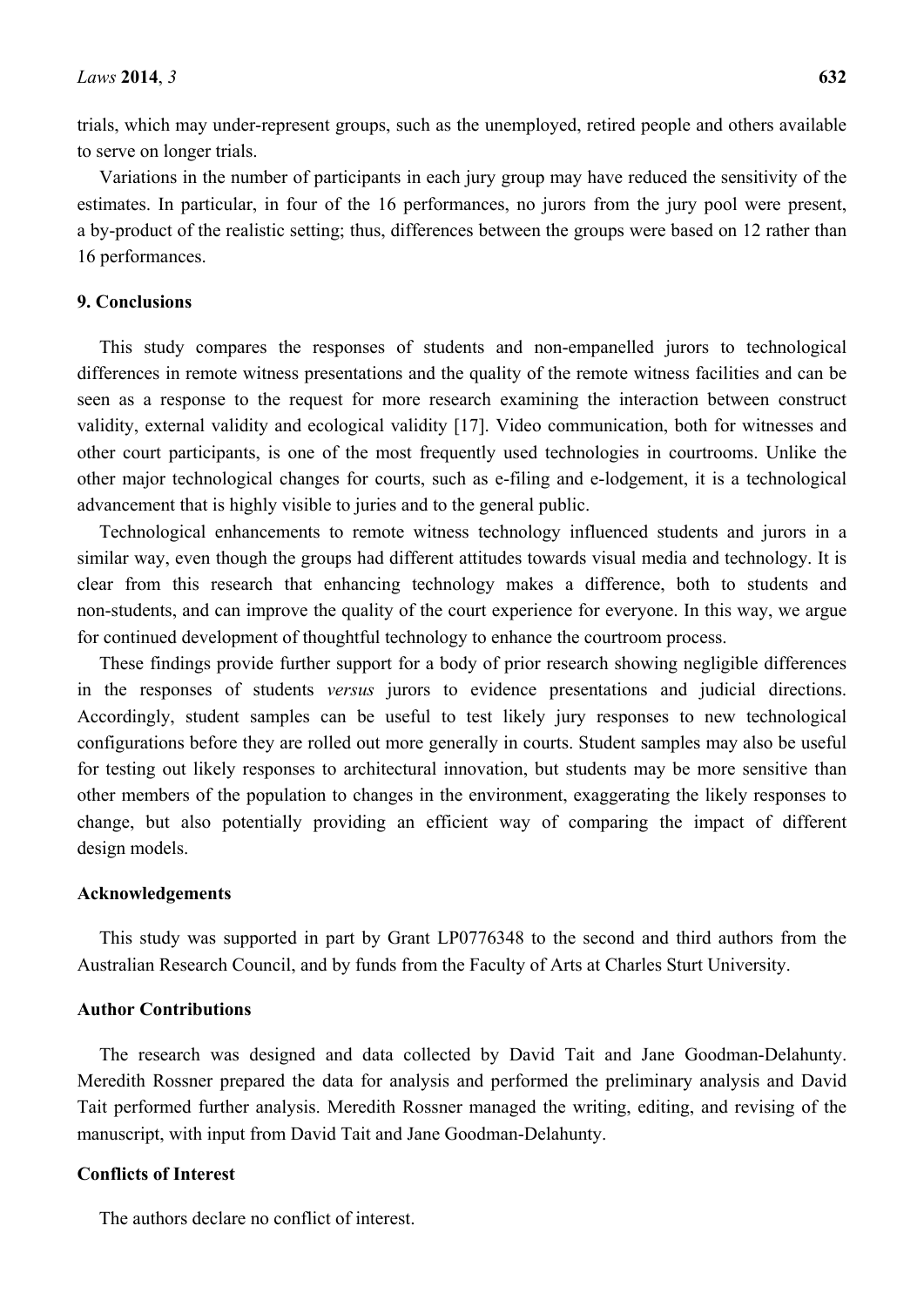## **References**

- 1. Frederic I. Lederer. "Technology-augmented courtrooms: Progress amid a few complications, or the problematic interrelationship between court and counsel." *NYU Annual Survey of American Law* 60 (2005): 675–710. Available online: http://scholarship.law.wm.edu/facpubs/56/ (accessed on 15 February 2014).
- 2. Elizabeth C. Wiggins. "What we know and what we need to know about the effects of courtroom technology." *William & Mary Bill of Rights Journal* 12 (2003): 731–44.
- 3. Neal Feigenson. "Visual evidence." *Psychonomic Bulletin & Review* 17 (2010): 149–54.
- 4. Neal Feigenson, and Christina Speisel. *Law on Display: The Digital Transformation of Legal Persuasion and Judgement*. New York: NYU Press, 2009.
- 5. Norman A. Johnson, Randolph B. Cooper, and Wynne W. Chin. "The effect of flaming on computer-mediated negotiations." *European Journal of Information Systems* 17 (2008): 417–34. doi:10.1057/ejis.2008.22.
- 6. Molly T. Johnson, and Elizabeth C. Wiggins. "Videoconferencing in criminal proceedings: Legal and empirical issues and directions for research." *Law & Policy* 28 (2006): 211–27. doi:10.1111/j.1467-9930.2006.00224.x.
- 7. Gail S. Goodman, Ann E. Tobey, Jennifer M. Batterman-Faunce, Holly Orcutt, Sherry Thomas, Cheryl Shapiro, and Toby Sachsenmaier. "Face-to-face confrontation: Effects of closed-circuit technology on children's eyewitness testimony and jurors' decisions." *Law and Human Behavior*  22 (1998): 165–203.
- 8. Donald E. Shelton, Young S. Kim, and Gregg Barak. "A study of juror expectations and demands concerning scientific evidence: Does the 'CSI effect' exist?" *Vanderbilt Journal of Entertainment and Technology Law* 9 (2007): 331–68. Available online: http://www.jetlaw.org/wp-content/ journal-pdfs/Shelton.pdf (accessed on 20 December 2013).
- 9. Robert J. MacCoun. "Comparing legal factfinders: Real and mock, amateur and professionals." *Florida State University Law Review* 32 (2004): 1–5. Available online: http://www.law.fsu.edu/ journals/lawreview/downloads/322/MacCoun.pdf (accessed on 20 December 2013).
- 10. Vidmar, Neil. "Experimental simulations and tort reform: Avoidance, error and overreaching in Sunstein *et al*.'s 'punitive damages'." *Emory Law Journal* 53 (2004): 1359–403*.*
- 11. Tania E. Eaton, Peter J. Ball, and M. Gemma O'Callaghan. "Child witness and defendant credibility: Child evidence presentation mode and judicial instructions." *Journal of Applied Psychology* 31 (2001): 1845–58. doi:10.1111/j.1559-1816.2001.tb00207.x.
- 12. Jane Goodman-Delahunty, and Lindsay Hewson. "Improving jury understanding and use of DNA evidence." *Australian Institute of Criminology Technical and Background Paper* 37 (2010)*:* 1–70. Available online: http://www.aic.gov.au/publications/current%20series/tbp/21-40/tbp037.html (accessed on 20 December 2013).
- 13. Brian H. Bornstein. "The ecological validity of jury simulations: Is the jury still out?" *Law and Human Behavior* 23 (1999): 75–91. doi:10.1023/A:1022326807441.
- 14. Robert J. MacCoun. "Experimental research on jury decision-making." *Science* 224 (1989): 1046–50. doi:10.1126/science.244.4908.1046.
- 15. Rose V. Gordon, and James R. P. Ogloff. "Evaluating the comprehensibility of jury instructions: A method and an example." *Law and Human Behavior* 25 (2001): 409–31.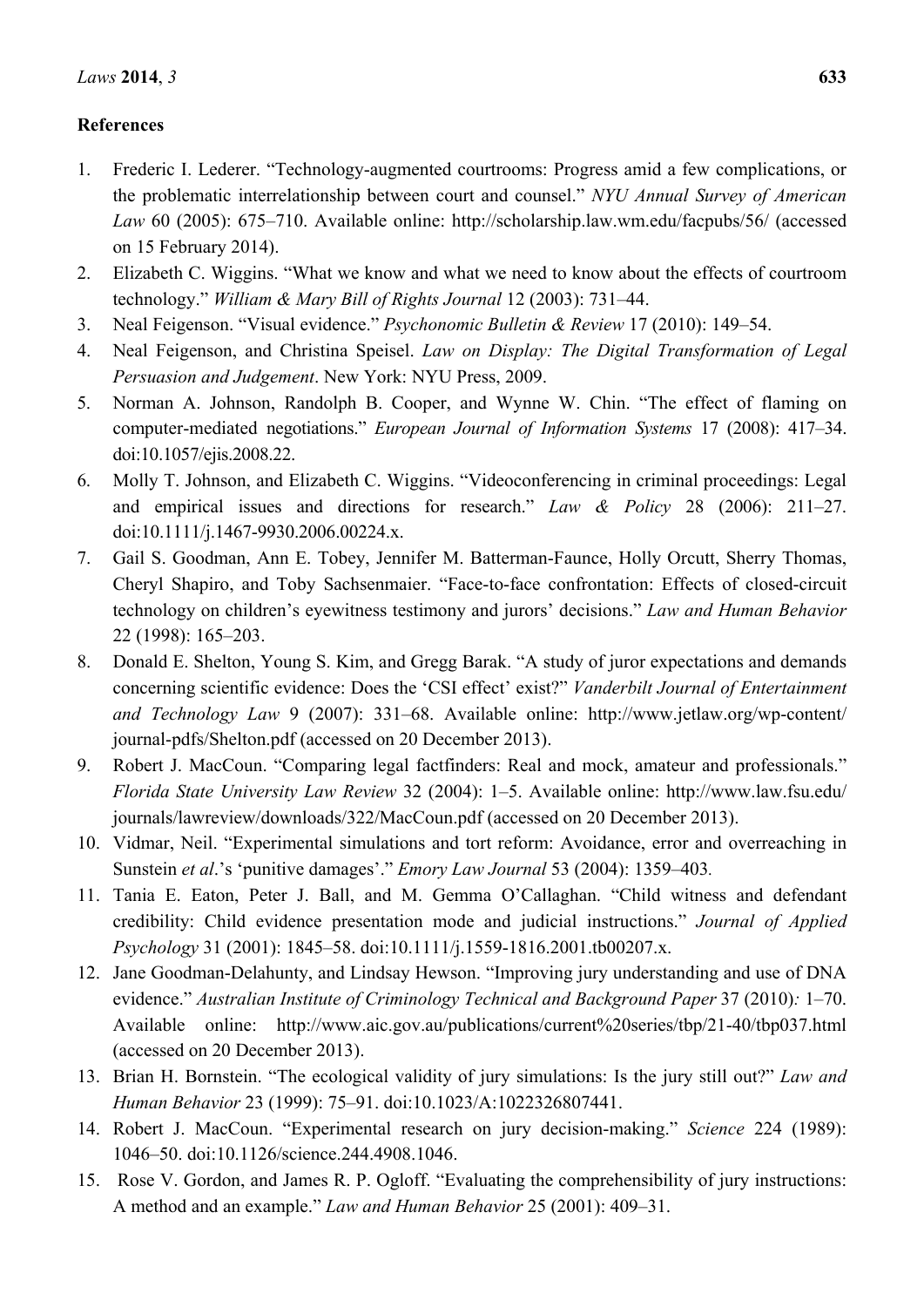- 16. Hubert S. Field, and Nona J. Barnett. "Simulated jury trials: Students *vs.* 'real' people as jurors." *The Journal of Social Psychology* 104 (1978): 287–92.
- 17. Steven D. Penrod, Margaret. B. Kovera, and Jennifer L. Groscup. "Jury research methods." In *Research Methods in Forensic Psychology*. Edited by Barry Rosenbaum and Steven D. Penrod. Hoboken: Wiley & Sons, 2011, pp. 191–214.
- 18. Richard L. Wiener, Daniel A. Krauss, and Joel D. Lieberman. "Mock jury research: Where do we go from here?" *Behavioral Sciences & the Law* 29 (2011): 467–79.
- 19. Stacie R. Keller, and Richard L. Wiener. "What are we studying? Student jurors, community jurors, and construct validity." *Behavioral Sciences & the Law* 29 (2011): 376–94.
- 20. John G. McCabe, and Daniel A. Krauss. "The effect of acknowledging mock jurors' feelings on affective and cognitive biases: It depends on the sample." *Behavioral Sciences & the Law* 29 (2011): 331–57. doi:10.1002/bsl.990.
- 21. Paul Fox, Twila Wingrove, and Courtney Pfeifer. "A comparison of students' and jury panelists' decision‐making in split recovery cases." *Behavioral Sciences & the Law* 29 (2011): 358–75. doi:10.1002/bsl.968.
- 22. Robert M. Bray, and Norbert L Kerr. "Use of the simulation method in the study of jury behavior: Some methodological considerations." *Law & Human Behavior* 3 (1979): 107–19. doi:10.1007/BF01039151.
- 23. Michael Kirby (The Honorable Justice). "Speaking to the modern jury—New challenges for judges and advocates." Presentation at the Worldwide Advocacy Conference, The Inns of Court School of Law, London, UK, July 1998. Available online: http://www.hcourt.gov.au/assets/ publications/speeches/former-justices/kirbyj/kirbyj\_genx.htm (accessed on 22 December 2013).
- 24. Michael Kirby (The Honorable Justice). "Speaking to the jury from generation X—A new challenge for (plaintiff') lawyers*.*" Presentation at the Australian Plaintiff Lawyers Association Conference, Sdyney, Austrilia, October 1998. Available online: http://www.michaelkirby.com.au/ images/stories/speeches/1990s/vol42/1998/1510-Speaking to the Jury from Generation X -A New Challenge for Plaintiffs' Lawyers.pdf (accessed on 22 December 2013).
- 25. Noelle C. Nelson. "A new generation of jurors?" *Trial*, 1 July 1997. Available online: http://www.thefreelibrary.com/A+new+generation+of+jurors%3f-a019634473 (accessed on 10 December 2013).
- 26. R. Rex Parris, and James Wren. "Reach jurors across the generations: Recognizing the effects of life experiences will help you segment a jury pool into groups whose values and prejudices you can accommodate." *Trial*, 1 March 2008. Available online: http://www.thefreelibrary.com/ Reach+jurors+across+the+generations%3A+recognizing+the+effects+of+life...-a0176903803 (accessed on 12 December 2013).
- 27. Sonya Hamlin. *Now What Makes Juries Listen.* Eagan: Thomas West, 2008.
- 28. Nielsen Mobile. *How Teens Use Media: A Nielsen Report on the Myths and Realities of Teen Media Trends*. New York: The Neilsen Company, 2009. Available online: http://www.nielsen.com/ us/en/insights/reports/2009/How-Teens-Use-Media.html (accessed on 15 December 2013).
- 29. Victoria J. Rideout, Ulla G. Foehr, and Donald F. Roberts. *Generation M2: Media in the Lives of 8- to 18-Year-Olds*. Menlo Park: The Henry J. Kaiser Family Foundation, 2010. Available online: http://www.kff.org/entmedia/8010.cfm (accessed on 02 February 2014).